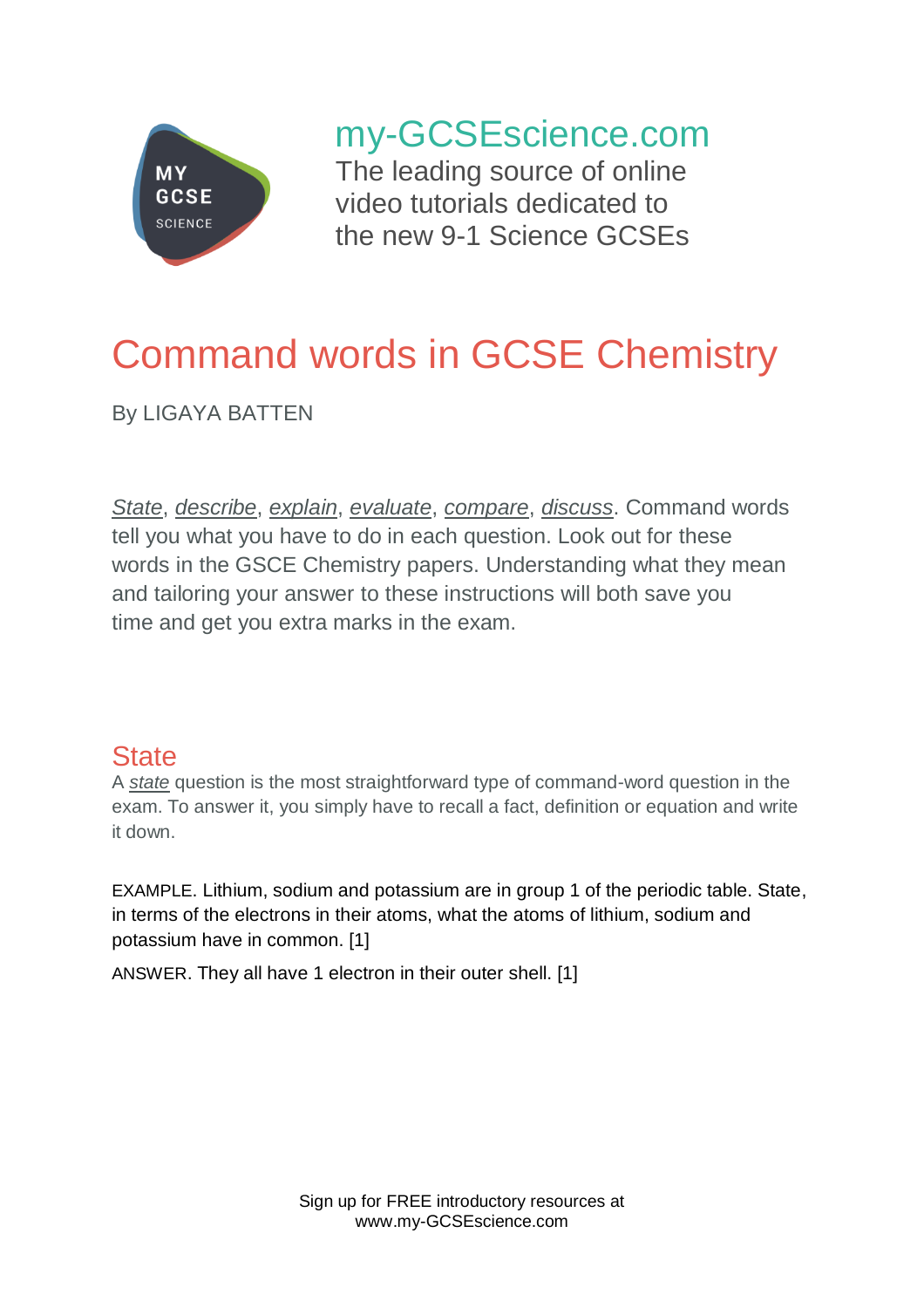### **Describe**

In a *describe* question, you simply have to *say what you see* (or what happened or what will happen). *You won't be awarded any marks for attempting to explain anything*. In both of the examples below, we have *underlined* the clues in the question that guide you towards exactly what the examiner would like you to describe.

EXAMPLE. Potassium forms an ionic compound with sulfur. *Describe* what happens when two atoms of potassium react with one atom of sulfur. *Give your answer in terms of electron transfer*. *Give the formulae of the ions formed*. [5]

ANSWER. Electrons are transferred from potassium to sulfur. [1] The two potassium atoms each lose one electron. [1] They form K<sup>+</sup> / 1+ ions. [1] Sulfur atoms gain 2 electrons. [1] Sulfur forms  $S^2$  / 2- ions. [1]

EXAMPLE. A student removed water from salty water using the apparatus below. *Describe* how this technique works by *referring to the processes at A and B.*



ANSWER. Evaporation at A. [1] Condensation at B. [1]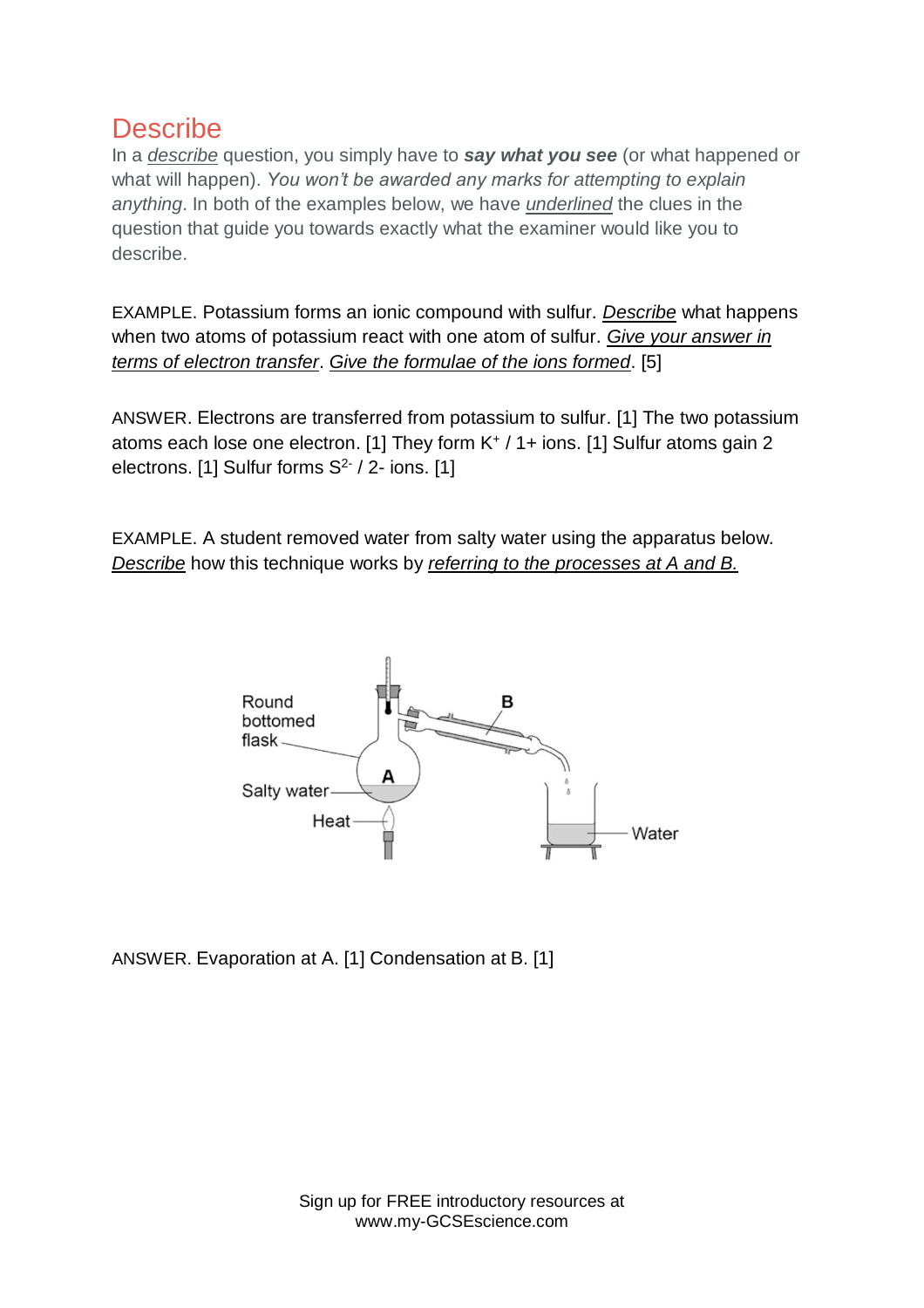# **Explain**

*Explain* questions are usually more difficult (and so are normally awarded more marks) than describe questions. If a describe question asks you **what** happened, then the matching explain question will ask you **why** it happened.

EXAMPLE. Explain why an atom has no overall charge. Use the relative electrical charges of sub-atomic particles in your explanation. [2]

ANSWER. Because electrons are negative −1 and protons are positive +1. [1] The number of electrons is equal to the number of protons. [1]

Watching **My GCSE Science** *videos*, doing lots of *exam-style questions* and reviewing the *mark schemes* will help you learn how to answer explain questions.

You may be asked to explain something which seems unfamiliar. The key here is to identify the part of the course that the question relates to and then apply your knowledge of physics to the unfamiliar context.

# **Calculate**

In a *calculate* question, you will normally have to choose the correct equation to use, substitute the right numbers into the right places, and write down your final answer. You may also be asked to include the correct unit with your answer, or to write it to a certain number of significant figures.

- EXAMPLE. Calculate the mass of 0.1 mole of  $SO<sub>3</sub>$  [2]
- ANSWER. Relative formula mass of  $SO_3 = 32 + (16x3) = 80$  [1] Mass = (moles x relative formula mass) =  $0.1 \times 80 = 8q$  [1]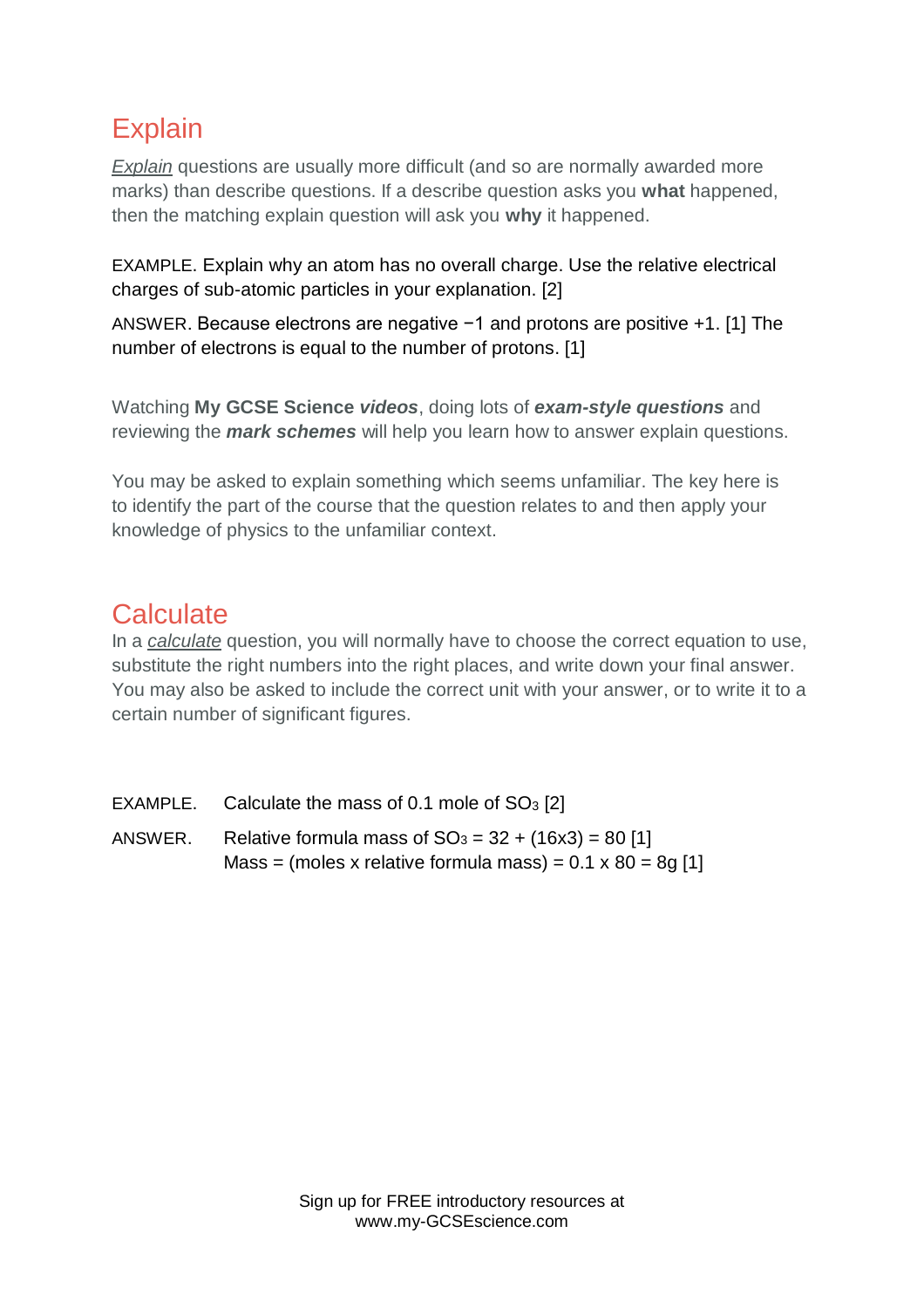# **Evaluate**

In an *evaluate* question, you have to write down the advantages (pros) and the disadvantages (cons) of something. But with the 6-mark question below, the examiner is looking for more than items to tick off on a mark scheme. To get full marks, you need to write a detailed and coherent argument, which considers a range of pros and cons and comes to a conclusion consistent with your reasoning and that shows that you have a good understanding of the key ideas.

EXAMPLE. Evaluate the production and use of bottles made from soda-lime glass and those made from HD poly(ethene). Use the information given and your knowledge and understanding to justify your choice of material for milk bottles. [6]

|                                                               | <b>Glass milk bottle</b>                                   | <b>Plastic milk bottle</b>                                                        |
|---------------------------------------------------------------|------------------------------------------------------------|-----------------------------------------------------------------------------------|
| <b>Raw materials</b>                                          | Sand, limestone, salt                                      | Crude oil                                                                         |
| Bottle material                                               | Soda-lime glass                                            | HD poly(ethene)                                                                   |
| Initial stage in<br>production of bottle<br>material          | Limestone and salt<br>used to produce<br>sodium carbonate. | Production of naphtha fraction.                                                   |
| Maximum temperature<br>in production process                  | 1600 °C                                                    | 850 °C                                                                            |
| Number of times bottle<br>can be used for milk                | 25                                                         |                                                                                   |
| Size(s) of bottle                                             | $0.5$ dm <sup>3</sup>                                      | $0.5$ dm <sup>3</sup> , 1 dm <sup>3</sup> , 2 dm <sup>3</sup> , 3 dm <sup>3</sup> |
| Percentage (%) of<br>recycled material used<br>in new bottles | $50\%$                                                     | $10\%$                                                                            |

ANSWER. There are two stages in production of soda-lime glass. The second stage involves heating sand, limestone and sodium carbonate. In HDPE there are three stages in production. *[The first stage is given in the question, so use your knowledge here to show that you understand the process]*. The second stage involves cracking of naphtha to obtain ethene and the third stage involves the polymerisation of ethane.

Fewer stages in glass production may be quicker. The higher temperature in glass manufacture may require more energy. Glass bottles can be reused although there may be costs associated with the collection/cleaning for reuse. Glass can be recycled into new products. Plastic has greater range of sizes. Both are produced from limited raw materials. Since a higher percentage of recycled materials is used to make new bottles, I would choose glass as it conserves raw materials.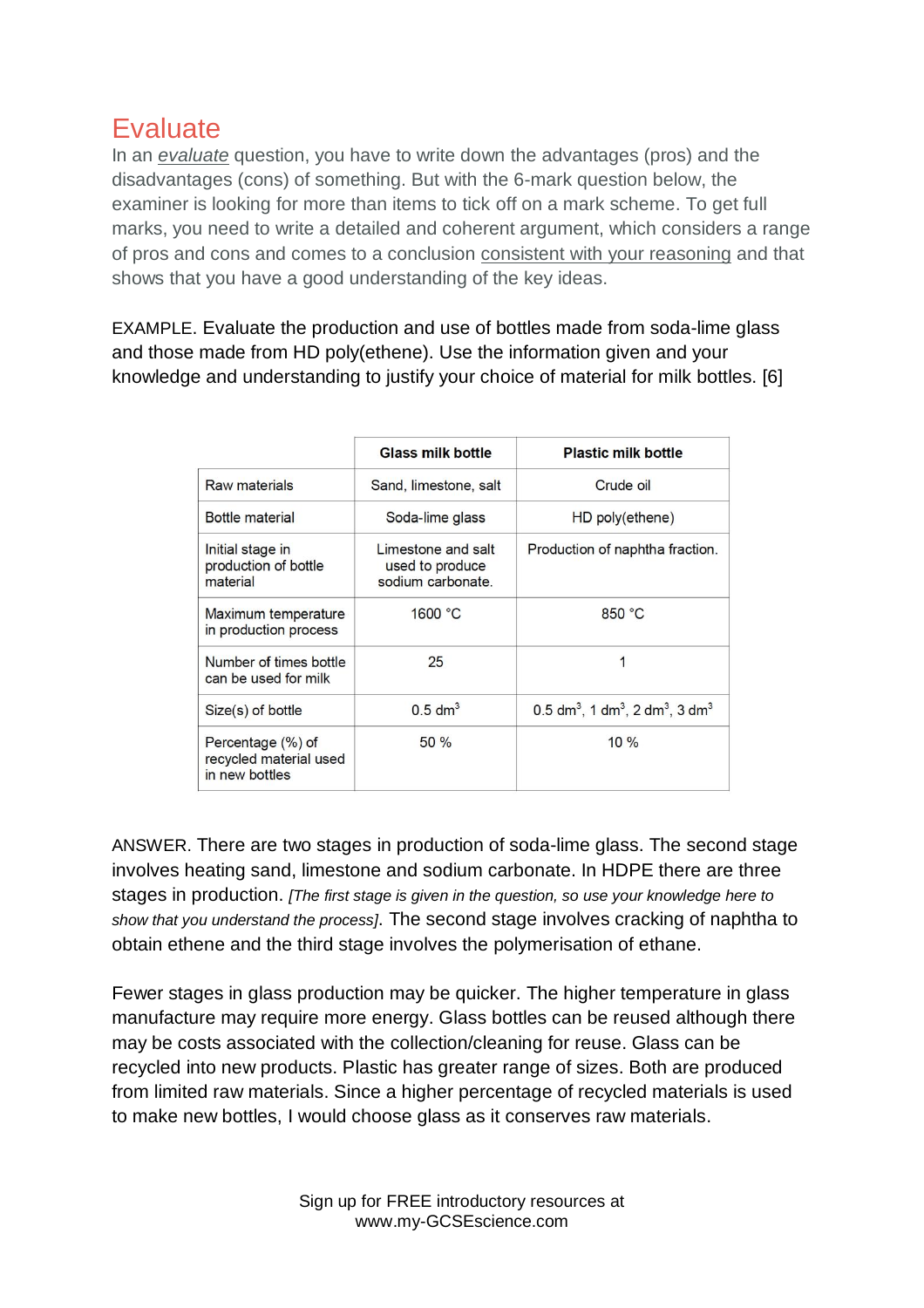# **Compare**

In a *compare* question, you have to write down the similarities and the differences between two (or more) things. Generally, a mark scheme will award the same number of marks for the similarities and differences, so be sure to include both.

EXAMPLE. In the periodic table, the transition elements and Group 1 elements are metals. Use your own knowledge to compare the chemical and physical properties of transition elements and Group 1 elements. [6]

ANSWER.

#### **Physical properties**

#### *Transition elements*

- high melting points
- high densities
- strong / hard

#### *Group 1*

- low melting points
- low densities
- soft

#### **Chemical properties**

#### *Transition elements*

• low reactivity/react slowly (with water or oxygen)

- used as catalysts
- ions with different charges
- coloured compounds

#### *Group 1*

• very reactive/react (quickly) with water/non-metals

- not used as catalysts
- only forms a +1 ion
- white/colourless compounds